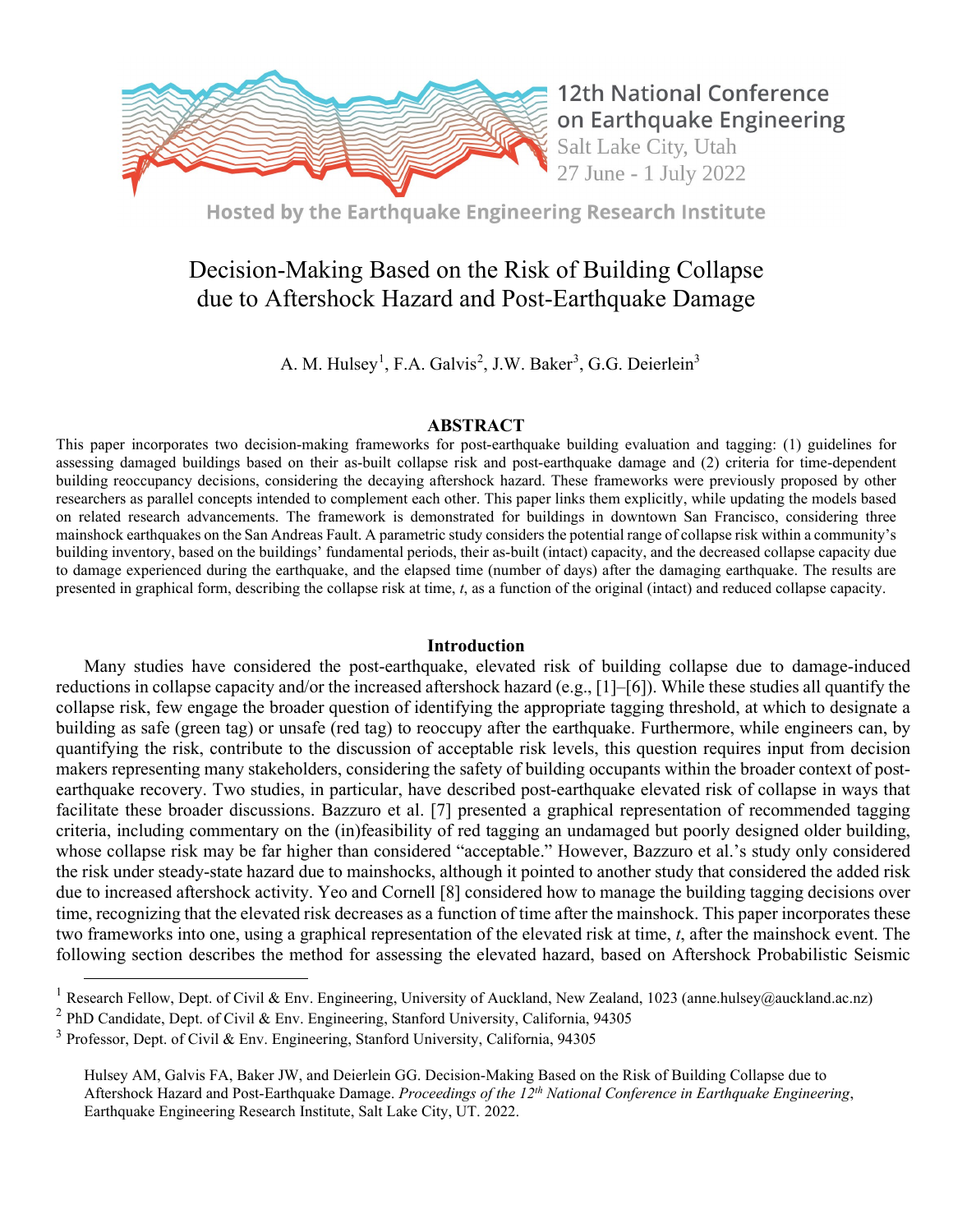Hazard Analysis (APHSA) and incorporating a few additional features based on subsequent research. The next section describes the risk assessment procedure for a parametric study of the potential range of buildings represented in the community. Finally, the results are presented graphically, showing the risk of collapse following a magnitude 7 event. These results are accompanied by a discussion of how the risk measures can help inform a transparent decision making process that considers the balance of meeting the community's post-earthquake recovery against the risk of building collapse.

## **Elevated Hazard Model, Considering both the Steady-State and Aftershock Hazard**

The elevated hazard model is an extension of the APSHA model [9], which employs the same basic concepts as PSHA, where the rate of exceeding a shaking intensity  $(\lambda)$  is based on the rate of rupture event occurrences and the probability of exceeding the intensity given an event. APSHA adapts this framework by recognizing that the rate of aftershock event occurrence depends on the number of days since a mainshock event, as well as the magnitude and location of that mainshock. The elevated hazard model includes both the steady-state hazard ( $\lambda_{\rm ss}$ , time independent) and aftershock hazard ( $\lambda_a$ , decaying with time) by summing the rate of exceedance from both contributions. The hazard is calculated at time *t* after the mainshock, considering the following time period of ∆*t* days. In this study, ∆*t* =30 days, requiring the time independent steady-state hazard to be converted from the typical mean annual rate to a mean monthly rate. The result is an elevated hazard  $(\lambda_e)$  immediately following the mainshock that decays back to the steady-state over time. The initial increase and the time until the hazard returns to the steady-state depend on the magnitude of the conditioning mainshock, based the Reasenberg and Jones aftershock model [10].

This paper's case study implements two additional features as compared to the original APSHA method. First, the Reasenberg and Jones model's generic parameters for California aftershock environments are updated based on the generic Northern California parameters from a more recent study for four regions within California [11]. Second, the shaking intensity measure is defined as the average spectral acceleration,  $Sa_{avg}(T)$ , where T is the fundamental period of the building under consideration and the spectral acceleration values are averaged over the range  $0.2 - 3.0 T$ . This intensity measure better accounts for the spectral shape of ground motions when assessing a building's collapse capacity [12], [13]. In this study,  $Sa_{avg}(T)$  is calculated using the Chiou and Youngs ground motion model [14], which includes an aftershock flag to reflect the difference in predicted ground motions between mainshock and aftershock events. The result is an elevated hazard curve for  $Sa_{avg}(T)$  that considers ground motions from both mainshock (as part of the steady-state hazard) and aftershock events. The left axis of [Figure 1a](#page-2-0) shows the elevated hazard curve ( $\lambda_e$ , solid pink) at 10 days after a magnitude 7 mainshock (m<sub>m</sub> = 7), along with the steady-state hazard ( $\lambda_{ss}$ , dashed black).

#### **Parametric Study for the Potential Range of Buildings in the Community**

Building tagging decisions are intended to reflect the post-earthquake collapse risk of buildings. Risk assessments depend on two features: hazard and exposure. The previous section accounted for the elevated hazard following a mainshock. This section considers the exposure, using a parametric study to consider a range of buildings in the community. The three considered parameters are the building's fundamental period, *T*, the collapse probability target of the as-built (intact) building, and the reduced collapse capacity due to earthquake-induced damage. The period, *T*, determines the intensity measure for the building,  $Sa_{avg}(T)$ . The concept is illustrated in [Figure 1a](#page-2-0), where the left axis refers to the steady-state (black dashed) and elevated (solid pink)  $Sa_{avg}(T)$  hazard for  $T = 1.0$  second. The dotted line indicates the benchmark intensity, set as the 2% in 50 year intensity for the steady-state hazard, roughly 0.55g for the *T* = 1.0 second hazard.

The benchmark intensity is combined with a collapse probability target to determine the median collapse capacity of the intact building,  $\tilde{S} \tilde{a}_{collapse}^{inter}$ , where the right axis of [Figure 1a](#page-2-0) refers to the collapse fragility (solid blue). The figure demonstrates a "benchmark point" (indicated by an X) with a collapse probability target of  $P(C|Sa_{2\%in50yr}) = 10\%$ . The collapse fragility passes through this point with a log standard deviation of  $\beta = 0.6$ . This parametric study uses  $P(C|Sa_{2\%in50yr}) = 10\%$  as a proxy for a building designed to code. However, the community may also include betterthan-code buildings with a lower collapse probability or older buildings with a higher collapse probability. These are represented by the range 2.5%  $\leq P(C|Sa_{2\%in50yr}) \leq 50\%$ . Finally, the reduced collapse capacity due to damage experienced during the mainshock is characterized as a fraction of the intact collapse capacity, i.e.,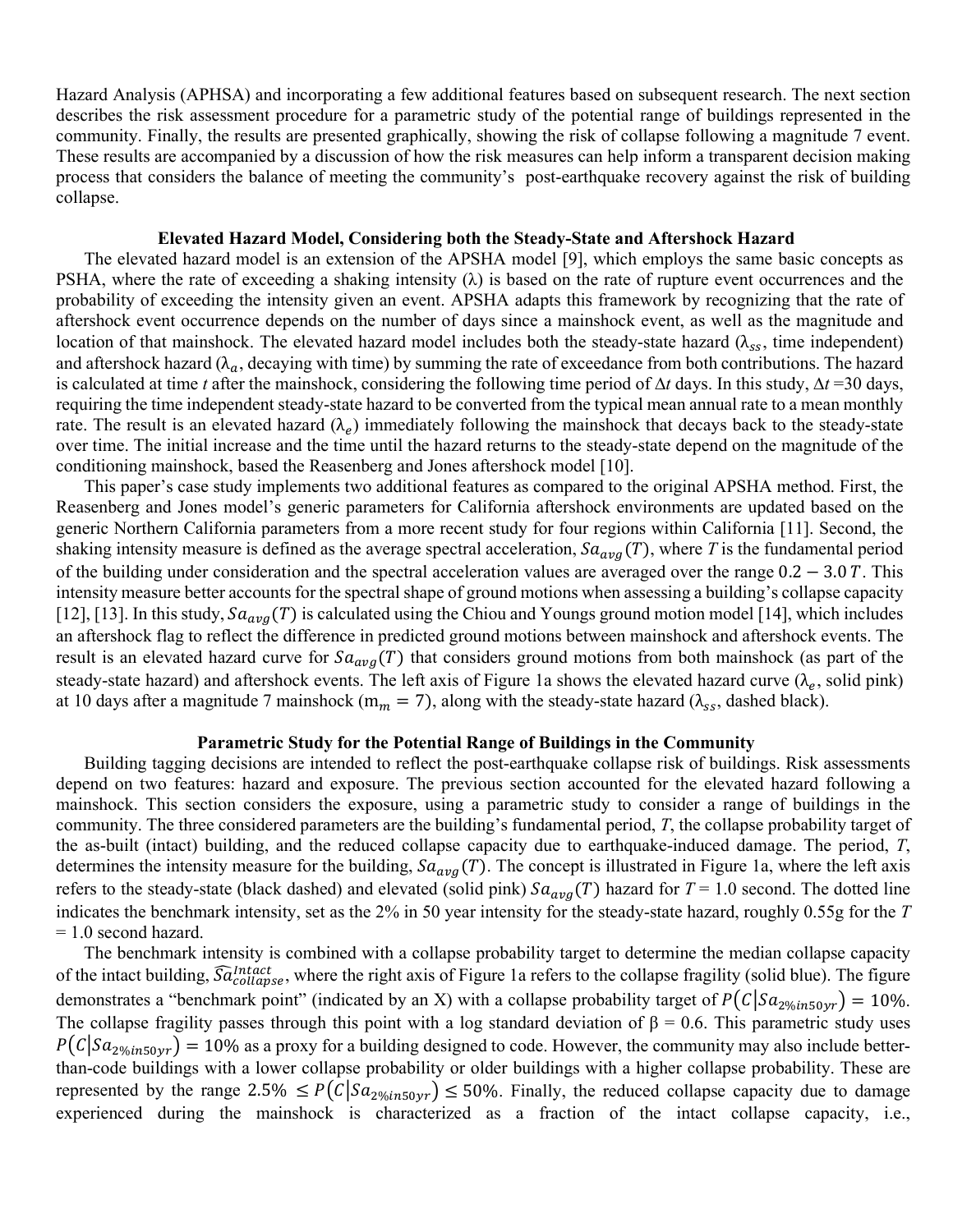$\kappa = \widehat{S}a_{collapse}^{Damaged}$  /  $\widehat{S}a_{collapse}^{Intact}$ . The study considers  $0.8 \leq \kappa \leq 1.0$  for moderate to no reduction in the collapse capacity.

The elevated risk of collapse is calculate using the risk convolution equation [15]. The hazard curve depends on the building period and the time  $t$  following a mainshock with magnitude  $m_m$ . The collapse fragility depends on the intact collapse capacity and reduced collapse capacity. The risk is quantified as a multiple of the "code risk", or the steadystate risk for an intact building,  $\kappa = 1.0$ , benchmarked to the proxy for code-based design:  $P(C|Sa_{2\%in50vr}) = 10\%$ . [Figure 1b](#page-2-0) shows the risk of collapse for the intact,  $T = 1.0$  second building represented by the blue collapse fragility in [Figure 1a](#page-2-0). The black dashed line corresponds to the steady-state collapse risk, with a Risk Multiplier  $= 1.0$ . The x-axis reflects the decaying hazard as *t* increases, considering the month following  $t(\Delta t = 30)$ . The purple, pink, and maroon colors depict the risk to a building in downtown San Francisco, following mainshocks on the San Andreas Fault (13km from the site) with magnitudes  $m_m = 6.5, 7$ , and 8, respectively. The solid lines show the elevated risk of collapse, calculated as the sum of the collapse risk due to the steady-state hazard (dashed black) and aftershock hazard (dotted). The next section will discuss the results for additional collapse probability targets and reduced collapse capacities.



<span id="page-2-0"></span>Figure 1: Example of the collapse risk assessment for a building in the parametric study. **(a)** The steady-state (dashed black) and elevated (solid pink) hazard curves for a fundamental building period of  $T=1.0$ second. The median collapse capacity for the intact building  $(\overline{S}a_{collapse}^{Intact})$ , blue circle) represents a collapse fragility with a log standard deviation of  $\beta = 0.6$  passing through the benchmark point (blue X) set as a proxy for code-based design: a 2% in 50 year intensity and a collapse probability target of  $P(C|Sa_{2\%in50yr}) = 10\%$ . (b) The risk of collapse for an intact building, quantified as a multiple of the "code risk": the steady-state risk for a building with  $P(C|Sa_{2\%in50yr}) = 10\%$ . The risk is a function of the magnitude of the mainshock,  $m_m$ , the time after the mainshock, *t*, and the time period considered ( $\Delta t$  =30). The purple, pink, and maroon solid lines show the elevated collapse risk for mainshock magnitudes of 6.5, 7, and 8, respectively. The dotted lines show the risk contribution due to the aftershock hazard, in comparison to the steady-state contribution (dashed black).

#### **Graphical Representation of Elevated Collapse Risk**

The results of the parametric study are presented in graphical form in Figure 2. The building period is held fixed  $(T=1 \text{ second})$ , while the x-axis spans the collapse probability targets and the y-axis spans the reduced collapse capacity due to damaged experienced during the mainshock. [Figure 2a](#page-3-0) is based on the elevated collapse risk at 10 days after a mainshock with  $m_m = 7$  and Figure 2b shows steady-state collapse risk (equivalent to the elevated collapse risk at 1000 days, see [Figure 1b](#page-2-0)). The risk is quantified as a Risk Multiplier (RM) of the "code risk", as described above. Note that the steady-state contour for RM = 1 [\(Figure 2b](#page-3-0)) passes through  $P(C|Sa_{2\%in50vr}) = 10\%$  and  $\kappa = 1.0$  as the proxy for code-based design. These RM values are further depicted as colored recoccupancy (tagging) criteria, shown here for commercial office buildings with green for RM  $\leq$  3 and red for RM  $\geq$  6 [8]. While these criteria are assumed to be reasonable for illustrating the process, the purpose of this study is to facilitate discussion among stakeholders to identify the appropriate tagging thresholds based on the community's values. These stakeholder discussions will allow for a more transparent decision-making process. For example, the acceptable risk criteria may be adjusted for older,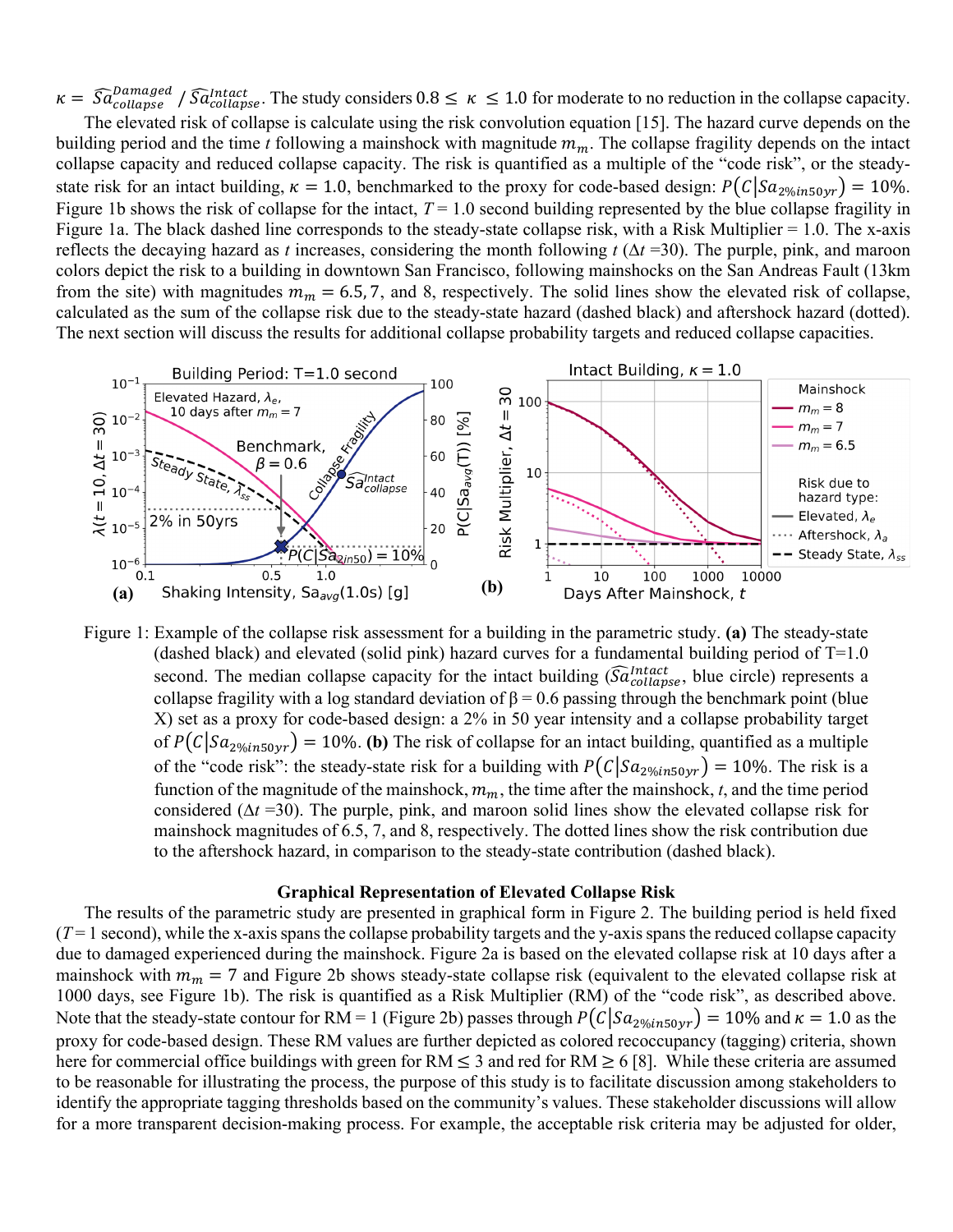poorly designed buildings, reflecting a trade-off between the benefit to building inhabitants (example returning to work or a place of residence) versus the increased life-safety risk associated with building collapse. Similarly, the criteria may change following a mainshock with  $m_m = 8$  as compared to  $m_m = 7$ , to allow re-entry into some of the community's buildings, despite the significantly higher collapse risk (se[e Figure 1b](#page-2-0)). All these factors can be discussed based on the community's unique values and priorities with respect to life-safety risks and maintaining building access.



<span id="page-3-0"></span> Figure 2: Graphical representation of the collapse risk for buildings with *<sup>T</sup>* = 1 second, considering a range of design targets,  $P(C|Sa_{2\%in50yr})$ , and post-mainshock damage, κ. The risk multiplier contours show the multiple of the "code risk", with  $P(C|Sa_{2\%in50yr}) = 10\%$  and  $\kappa = 1.0$ . The colors help visualize the variation, with RM  $\leq$  3 show in green and RM  $\geq$  6 shown in red. (a) Risk multipliers for the steady-state risk. **(b)** Risk multipliers 10 days after a magnitude 7 event.

## **Conclusions**

The proposed framework builds on previous work to graphically represent the risk of collapse for a range of postearthquake building conditions. These conditions include (1) the elevated yet decaying hazard following a mainshock event, (2) the building period, (3) the collapse risk of the as-built, intact building, and (4) the reduced collapse capacity due to damage accrued during the mainshock event. The graphical representation facilitates a risk-informed decisionmaking process, allowing decision makers to adjust the post-earthquake reoccupancy (tagging) criteria for older buildings or the increased aftershocks following larger magnitude events as necessary for balancing the postearthquake needs of building occupants against the risk of collapse.

#### **Acknowledgments**

The first author would like to thank Dr. Ganyu Teng for a short but significant conversion regarding combining the aftershock and steady-state hazard into a single, elevated hazard model. Funding for this project was provided by a Stanford Graduate Fellowship, the EERI/FEMA NEHRP Graduate Fellowship, and the Achievement Reward for College Scientists (ARCS) Scholar Fellowship.

#### **References**

- [1] N. Luco, P. Bazzurro, and C. A. Cornell, "Dynamic Versus Static Computation Of The Residual Capacity Of A Mainshock-damaged Building To Withstand An Aftershock," 2004.
- (a)  $\alpha$  apacity Of A mainshock-dailing and Building 10  $\gamma$  and  $\alpha$  and All Aftershock, 2004. residual drifts," *Earthquake Engineering & Structural Dynamics*, vol. 44, no. 9, pp. 1391–1407, Jul. 2015, doi: 10.1002/eqe.2523.
- [3] M. Raghunandan, A. B. Liel, and N. Luco, "Aftershock collapse vulnerability assessment of reinforced concrete frame structures," *Earthquake Engineering & Structural Dynamics*, vol. 44, no. 3, pp. 419–439, Mar. 2015, doi: 10.1002/eqe.2478.
- [4] H. v. Burton and G. G. Deierlein, "Integrating visual damage simulation, virtual inspection, and